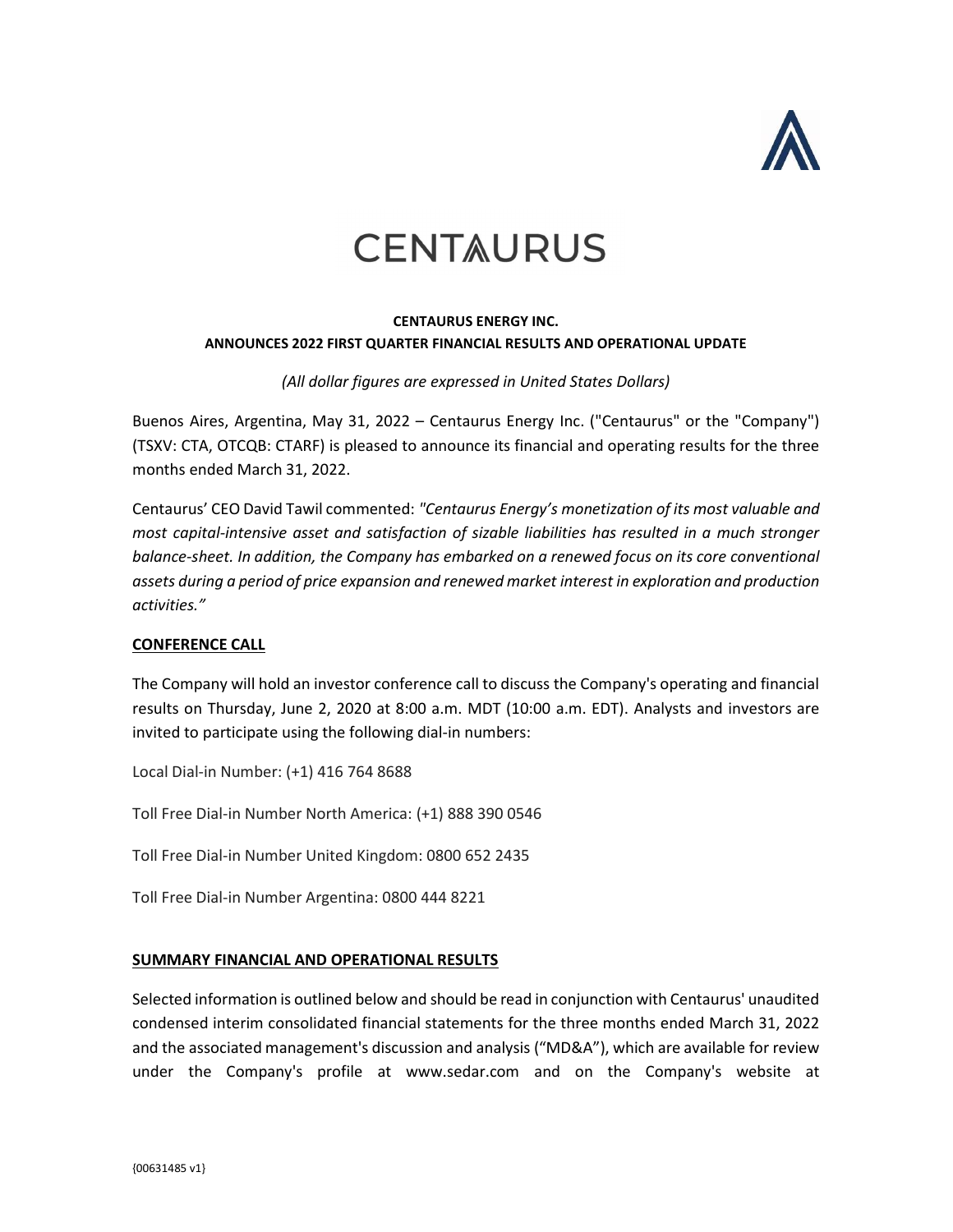www.ctaurus.com. The information has been prepared by management of Centaurus and is unaudited.

|                                                       | <b>Three months ended</b> |           |
|-------------------------------------------------------|---------------------------|-----------|
|                                                       | March 31                  |           |
|                                                       | 2022                      | 2021      |
| Financial – (\$000s, except per share amounts)        |                           |           |
| Oil and gas revenue                                   | 5,807                     | 4,162     |
| Funds flow from (used in) continuing operations $(1)$ | 38,218                    | (93)      |
| Per share - basic & diluted <sup>(1)</sup>            | 0.070                     | (0.000)   |
| Net gain (loss) from continuing operations            | 37,714                    | (16,075)  |
| Per share - basic & diluted <sup>(1)</sup>            | 0.14                      | (0.03)    |
| Capital expenditures                                  | 14                        | 172       |
| Working capital (deficiency) $(1)$                    | (8, 351)                  | (31, 173) |
| <b>EBITDA</b>                                         | 36,977                    | 542       |
| Common shares outstanding - 000s                      | 544,060                   | 544,060   |
| <b>Operating</b>                                      |                           |           |
| <b>Average Daily Sales</b>                            |                           |           |
| Crude oil and Ngls - Bbls/d                           | 1,149                     | 1,192     |
| Natural gas - Mcf/d                                   | 736                       | 718       |
| Total - Boe /d                                        | 1,272                     | 1,312     |
| <b>Average Sales Prices</b>                           |                           |           |
| Crude oil and Ngls - \$/Bbl                           | 54.18                     | 38.02     |
| Natural gas - \$/Mcf                                  | 3.07                      | 1.28      |
| Total - \$/Boe                                        | 50.73                     | 35.26     |
|                                                       |                           |           |
| Operating Netbacks <sup>(2)</sup> - \$/Boe            | 26.46                     | 9.47      |

(1) This table contains the term "funds flow from continuing operations" and "working capital", which are non-GAAP measures and should not be considered an alternative to, or more meaningful than "cash flows from operating activities" as determined in accordance with International Financial Reporting Standards ("IFRS") as an indicator of the Company's performance. Working capital, funds flow from operations and funds flow from operations per share (basic and diluted) do not have any standardized meanings prescribed by IFRS and may not be comparable with the calculation of similar measures for other entities. Management uses funds flow from continuing operations to analyze operating performance and considers funds flow from continuing operations to be a key measure as it demonstrates the Company's ability to generate the cash necessary to fund future capital investment. The reconciliation between funds flow from continuing operations and cash flows from operating activities can be found in the MD&A. Funds flow from continuing operations per share is calculated using the basic and diluted weighted average number of shares for the period, consistent with the calculations of earnings (loss) per share. Working capital is computed as current assets less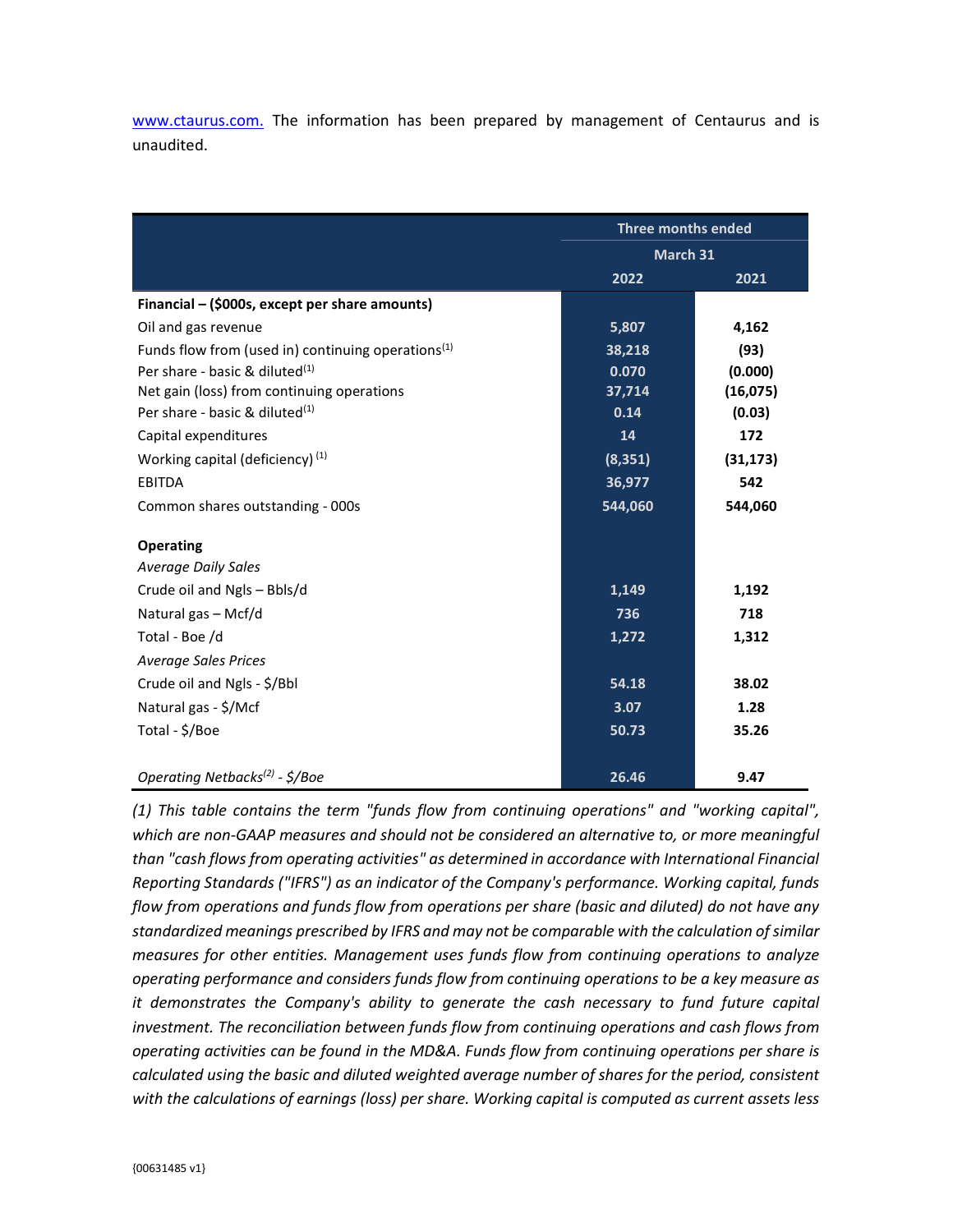current liabilities. Management uses working capital to measure liquidity and to evaluate financial resources.

(2) Operating netback is a non-GAAP measure calculated as the average per boe of the Company's oil and gas sales, less royalties and operating costs.

In light of the proposed transactions previously announced by the Company, the Company will not be holding an investor conference call to discuss these financial results.

## About Centaurus Energy

Centaurus is an independent upstream oil and gas company with both conventional and unconventional oil and gas operations in Argentina. The Company's shares trade on the TSX Venture Exchange under the symbol CTA and on the OTC Pink market under the symbol CTARF.

## For further information please contact:

David Tawil Chief Executive Officer email: info@ctaurus.com

### Reader Advisories

#### Forward Looking Information

The information in this news release contains certain forward-looking statements. These statements relate to future events or our future performance. All statements other than statements of historical fact may be forward-looking statements. Forward-looking statements are often, but not always, identified by the use of words such as "seek", "anticipate", "plan", "continue", "estimate", "approximate", "expect", "may", "will", "project", "predict", "potential", "targeting", "intend", "could", "might", "should", "believe", "would" and similar expressions. These statements involve substantial known and unknown risks and uncertainties, certain of which are beyond the Company's control, including: the impact of the COVID-19 pandemic on the Company's business and operations (and the duration of the impacts thereof), the impact of general economic conditions; industry conditions; changes in laws and regulations including the adoption of new environmental laws and regulations and changes in how they are interpreted and enforced; fluctuations in commodity prices and foreign exchange and interest rates; stock market volatility and market valuations; volatility in market prices for oil and natural gas; liabilities inherent in oil and natural gas operations; uncertainties associated with estimating oil and natural gas reserves, changes in income tax laws or changes in tax laws and incentive programs relating to the oil and gas industry; geological, technical, drilling and processing problems and other difficulties in producing petroleum reserves; and obtaining required approvals of regulatory authorities. The Company's actual results, performance or achievement could differ materially from those expressed in, or implied by, such forward-looking statements and, accordingly, no assurances can be given that any of the events anticipated by the forward-looking statements will transpire or occur or, if any of them do, what benefits the Company will derive from them. These statements are subject to certain risks and uncertainties and may be based on assumptions that could cause actual results to differ materially from those anticipated or implied in the forward-looking statements. The forward-looking statements in this news release are expressly qualified in their entirety by this cautionary statement. Except as required by law, the Company undertakes no obligation to publicly update or revise any forward-looking statements. Investors are encouraged to review and consider the additional risk factors set forth in the Company's Annual Information Form, which is available on SEDAR at www.sedar.com.